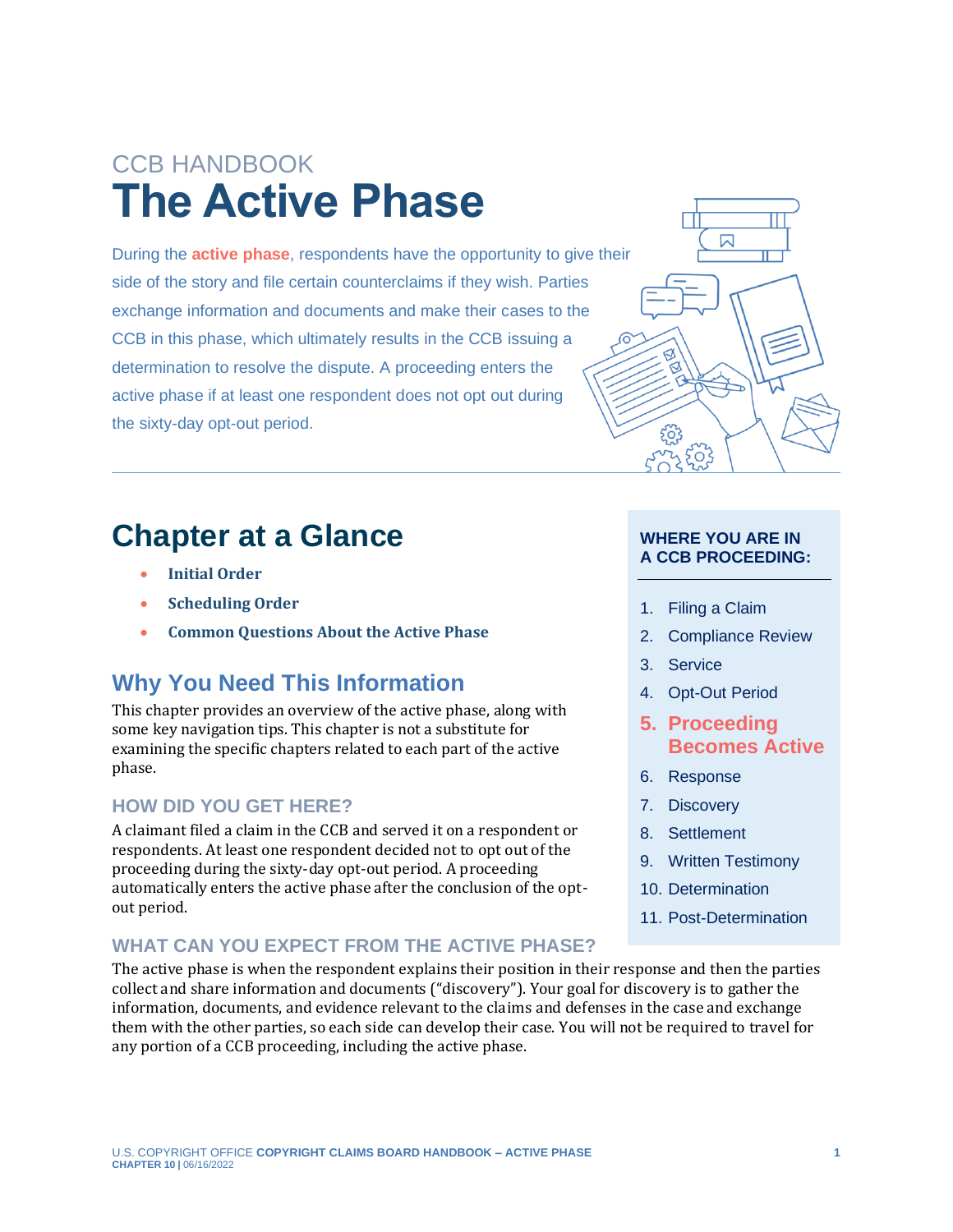#### **WHAT HAPPENS NEXT?**

The respondent will file a response (and any counterclaims they might have) before the parties exchange relevant information and documents during discovery. After that, the parties will present their cases to the CCB before it issues a determination resolving the dispute.

## <span id="page-1-0"></span>**Initial Order**

<span id="page-1-3"></span>Once a proceeding becomes active, the CCB will issue an order directing the claimant to pay the second filing fee of \$60 and directing any participants who haven't yet done so to both register for **[eCCB](#page-6-0)** and link their eCCB accounts with the case. The participants will have fourteen days from the date of the order to complete these tasks.

#### **Claimant Pays a Second Filing Fee**

If you're the claimant, you paid a \$40 filing fee when you submitted your claim. Now you'll have fourteen days from the date of the initial order to submit the second filing fee payment of \$60 through eCCB.

<span id="page-1-4"></span>Your proceeding will be delayed if you don't submit the second filing fee within fourteen days. If you don't pay within twenty-eight days (after fourteen days, a second fourteen-day order is issued), your proceeding will be dismissed **[without prejudice](#page-6-0)** unless the CCB decides there are reasons that would make dismissal unfair. If you are unable to pay the \$60 filing fee in time, you should contact the CCB at **[asktheboard@ccb.gov](mailto:asktheboard@ccb.gov)** to discuss your options.

### **Registration for eCCB**

You must register for eCCB (if you haven't already) and link your eCCB account to the case within fourteen days from the date of the order instructing you to do so. Linking your eCCB account to the case allows you to make and receive filings in your case. You can find information on how to register for eCCB in the **[eCCB](https://ccb.gov/handbook/eCCB.pdf)** chapter.

<span id="page-1-2"></span>Failure to register for eCCB may result in your claim being dismissed due to a failure to proceed if you're a claimant, or a **[default](#page-6-0)** determination being entered against you if you're a respondent.

In extremely rare circumstances, the CCB may waive the eCCB registration requirement for selfrepresented parties who are truly unable to use eCCB. If you are representing yourself in the proceeding and you aren't able to use eCCB because, for example, you don't have access to the internet, you can contact the CCB at **[asktheboard@ccb.gov](mailto:asktheboard@ccb.gov)** to discuss your options, including getting a waiver of the requirement. However, the CCB was designed to be a virtual tribunal, with an electronic filing system, to ensure it is easy and cost-efficient for the parties. **Accordingly, any waivers of the eCCB requirement will be rare and will require a showing that you truly cannot use eCCB**.

# <span id="page-1-1"></span>**Scheduling Order**

After fourteen days have passed since the initial order was issued, and the claimant has paid the second filing fee, the CCB will issue a Scheduling Order. The Scheduling Order provides a roadmap for the proceeding and includes key dates and deadlines for each stage of the active phase. The Scheduling Order will include the following events: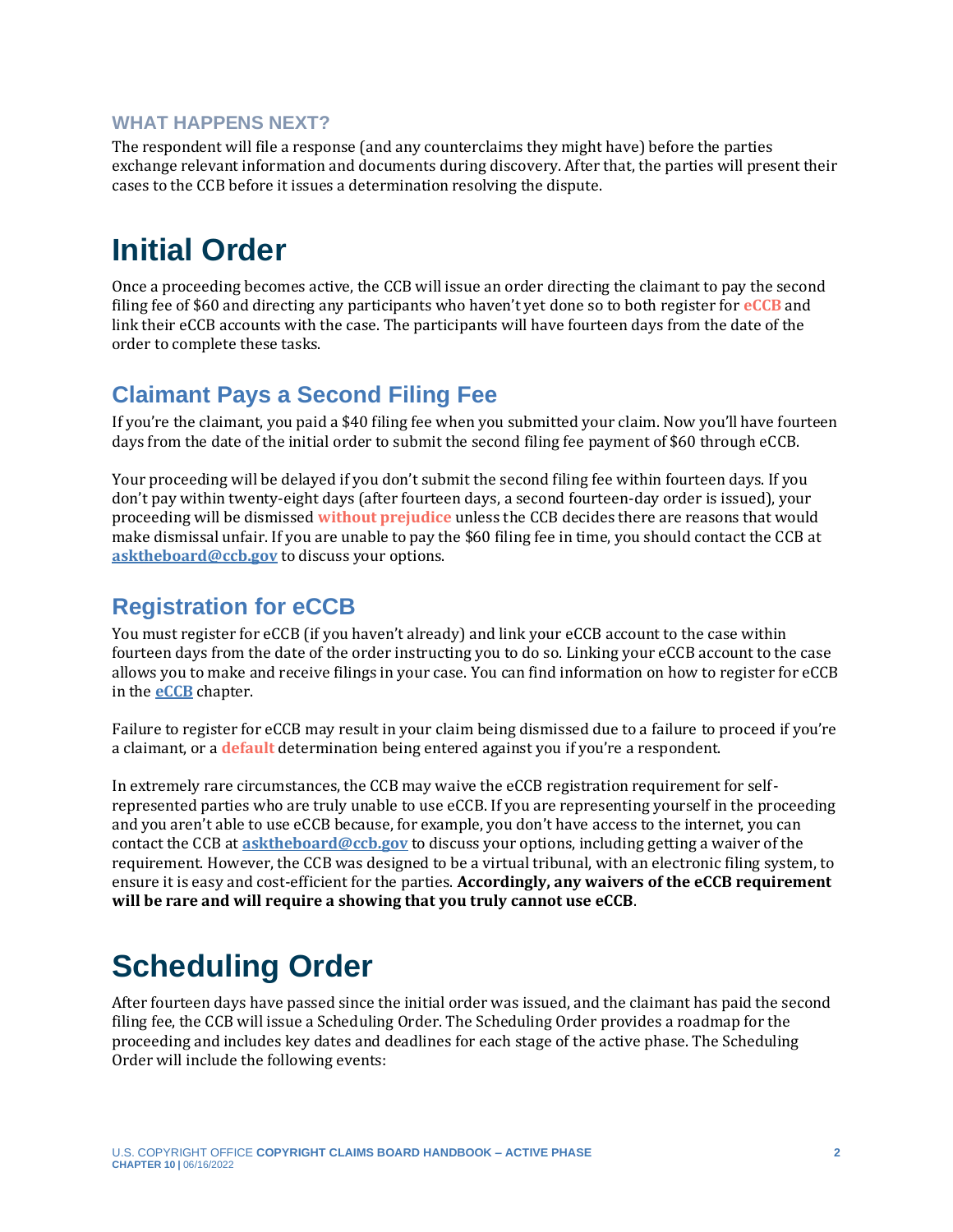| <b>RESPONSE</b>                                | The respondent files their response to the claim against them, along with any<br>counterclaims they want to make against the claimant. If counterclaims are<br>filed, they will be checked for compliance with the law and CCB regulations. If<br>so, the counterclaim respondent will need to file a response to the<br>counterclaims. |
|------------------------------------------------|-----------------------------------------------------------------------------------------------------------------------------------------------------------------------------------------------------------------------------------------------------------------------------------------------------------------------------------------|
| <b>PRE-DISCOVERY</b><br><b>CONFERENCE</b>      | A Copyright Claims Officer holds a virtual conference to discuss the<br>proceeding, how the steps of the proceeding will work, and whether the<br>parties are interested in voluntarily resolving their claims through a<br>settlement conference.                                                                                      |
| <b>DISCOVERY</b>                               | The parties exchange standard information and documents that are relevant<br>to the issues in the proceeding (a process called "discovery"). Parties have an<br>opportunity to ask for more discovery, but only if it is narrowly tailored to the<br>issues in the proceeding.                                                          |
| POST-<br><b>DISCOVERY</b><br><b>CONFERENCE</b> | Once the discovery period ends, a Copyright Claims Officer holds a virtual<br>conference to discuss the process of presenting your case to the CCB and may<br>again discuss whether the parties are interested in voluntarily resolving their<br>claims through a settlement conference.                                                |
| <b>MAKING</b><br><b>YOUR CASE</b>              | The parties present their cases in the form of a) written position statements<br>describing why they think they should win, b) statements from any witnesses,<br>and c) their documentary evidence.                                                                                                                                     |
| <b>HEARING</b>                                 | After reviewing each party's written materials, the CCB can decide the case on<br>the papers, or the CCB may decide to hold a hearing on the issues if it thinks it<br>would be helpful. All hearings are virtual.                                                                                                                      |
| <b>DETERMINATION</b>                           | The CCB will issue a determination that resolves the issues in the proceeding<br>and includes the reasons for the decision.                                                                                                                                                                                                             |

It's important that you attend each conference and meet each deadline in the schedule. If you miss deadlines or don't show up to conferences or the hearing, then you risk having a default determination entered against you if you're a respondent or having your claim dismissed if you're a claimant.

The CCB can change the schedule, if necessary. Reasons why the CCB might change the schedule include:

- to pause the proceeding (for instance, to review a counterclaim to make sure it's compliant),
- to give the parties time to discuss voluntarily resolving their claims through settlement,
- to accommodate a party's request, or
- to manage its own schedule or workload.

You can find more information on how to request that the CCB **[change the schedule](#page-4-0)** below.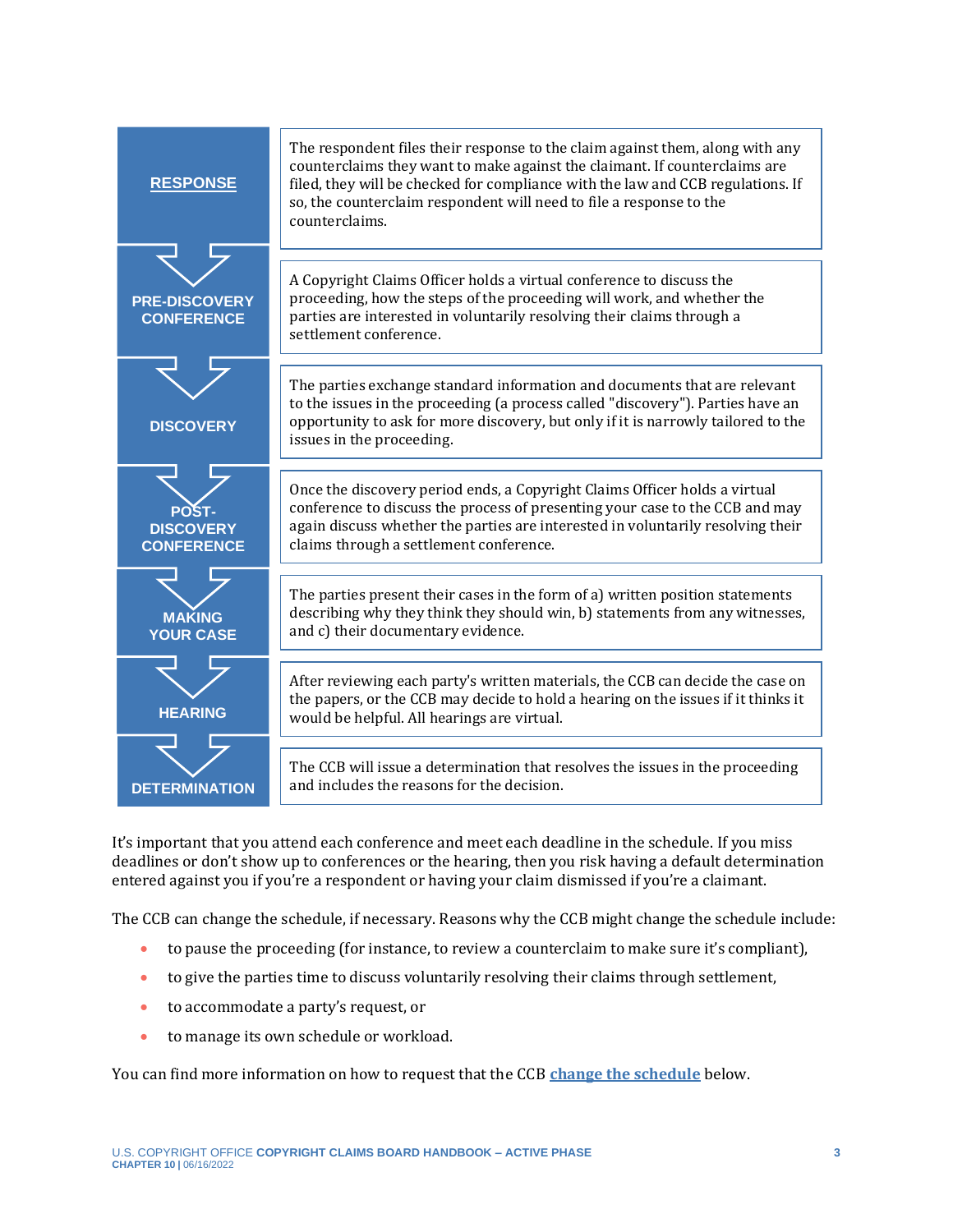## <span id="page-3-0"></span>**Common Questions for the Active Phase**

This section covers some key issues that might come up during the active phase of your proceeding.

### **Do I need to travel for CCB proceedings?**

No. All proceedings before the CCB are held virtually, so you can participate in CCB proceedings wherever you are, and you don't need to travel. Hearings and conferences will typically be held via Zoom. The CCB will provide instructions for accessing a virtual hearing or conference prior to the date. You should test the Zoom platform before the hearing or conference to make sure that you are able to log in and that your microphone and camera work. If you can't use or don't have access to Zoom, contact the CCB at **[asktheboard@ccb.gov](mailto:asktheboard@ccb.gov)** to discuss alternative arrangements.

Note that conferences and hearings generally aren't open to the public, so you shouldn't share the instructions for accessing a virtual hearing or conference with anyone who isn't a participant, a representative, or a witness to the hearing. If you know of someone else who wants to attend a hearing, they will need to request the CCB's permission.

### **Will I be meeting with the Copyright Claims Officers?**

<span id="page-3-1"></span>Yes. Apart from the potential hearing at the end of your case, meetings with Copyright Claims Officers will take the form of virtual **[conferences](#page-6-0)**.

A pre-discovery conference and a post-discovery conference will be held in each proceeding. These conferences are designed to allow a Copyright Claims Officer to hear about the case and understand the issues as well as explain the CCB process to the participants.

In addition to the pre-discovery and post-discovery conferences, the CCB may hold additional conferences, either because the CCB believes one would be helpful or because a party has requested one. The CCB regulations also permit conferences in certain special circumstances, such as when there's

- a request for a conference to discuss settlement,
- a discovery dispute between the parties,
- a request for sanctions, or
- an accusation of bad-faith conduct.

You can find more information on how to request conferences below. Note that a conference won't be held unless the CCB grants the request.

CCB conferences aren't as formal as hearings or court appearances. But it's a good idea to prepare for a conference by thinking through your position and, if the conference is to handle a dispute, like a disagreement over discovery, the outcome you want. In advance of the conference, you may wish to make, for your own reference, an outline of the points you would like to raise and questions you would like to ask at the conference. You don't have to submit anything to the CCB ahead of a conference unless a CCB order or the regulations require you to do so.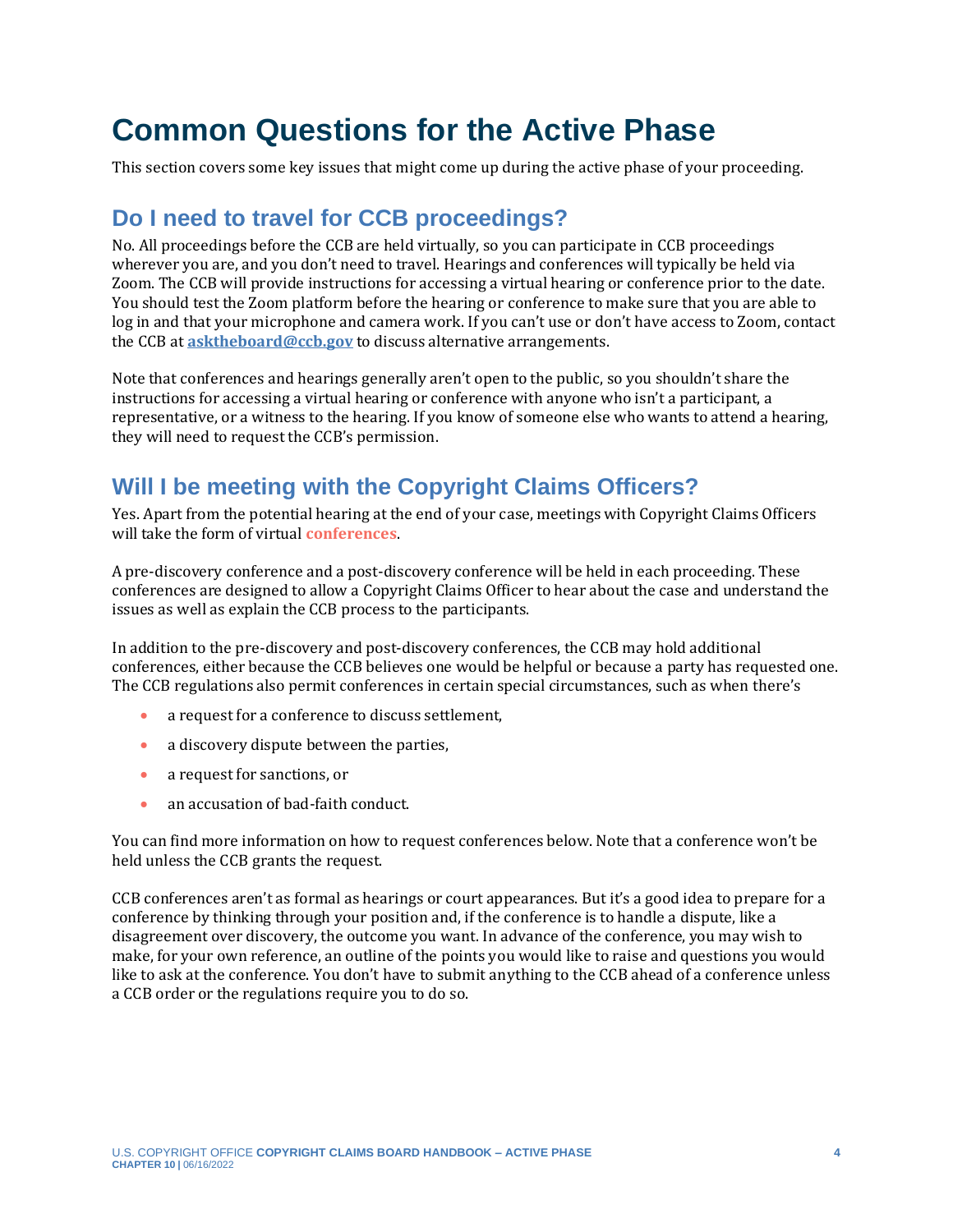#### **How do I request a conference?**

How you go about requesting a conference depends on the topics the conference is going to cover. In general, you may submit a request for a conference through a fillable form on eCCB, where you explain your reasons for needing one. Select the reason appropriate for your situation from the drop-down menu of different types of conference requests, and use the fillable box that comes up.

If someone else submits a request for a conference and you disagree with the request, you may submit a response through a fillable form on eCCB. You typically have seven or fourteen days to submit a response, depending on the type of conference requested.

It is a good idea to ask the other parties if they consent to having a conference. If they do, note that, or your attempt to contact them and any disagreement, when you request the conference. The CCB may be more likely to grant a request for a conference and to schedule one more quickly when it knows the parties have agreed to have a conference.

The CCB will usually give all parties an opportunity to respond before granting a request, unless the requesting party states that they have the consent of other parties. However, the CCB can deny a request before the other parties respond. The CCB will make its decision by issuing an order through eCCB.

### <span id="page-4-0"></span>**What if I need to change a deadline in the Scheduling Order?**

If you need to request a change to the schedule due to a legitimate conflict or because you need additional time to meet a deadline, you must submit the request through a fillable form on eCCB. You can select the Request to Amend Scheduling Order option from the drop-down menu. The form will have a box (limited to 4,000 characters) in which you can explain your reasons for a postponement, which deadlines you need to change, and what you need the new deadlines to be. You should submit a request to change the schedule before the deadline you want modified has passed, as the CCB may be less likely to grant a request after a deadline has already passed.

The CCB may be more likely to grant a request for a scheduling change when all parties agree with it. It is a good idea to check with the other parties in your proceeding to see if they agree with your requested change to the schedule. If they do, state that they have consented at the beginning of your request (or your attempt to contact them or if they did not agree).

If another party submits a request to change the schedule, you are not required to submit a response to the request. However, if you disagree with the request, you may submit a response to explain why you disagree. That response also must be submitted through a fillable form on eCCB and is also limited to 4,000 characters. It must be submitted within seven days after the request is filed.

The CCB usually will wait to give all parties an opportunity to respond before granting a request, unless the requesting party states that they have the consent of other parties. However, the CCB can deny a request before the other parties respond. The CCB will make its decision by issuing an order through eCCB.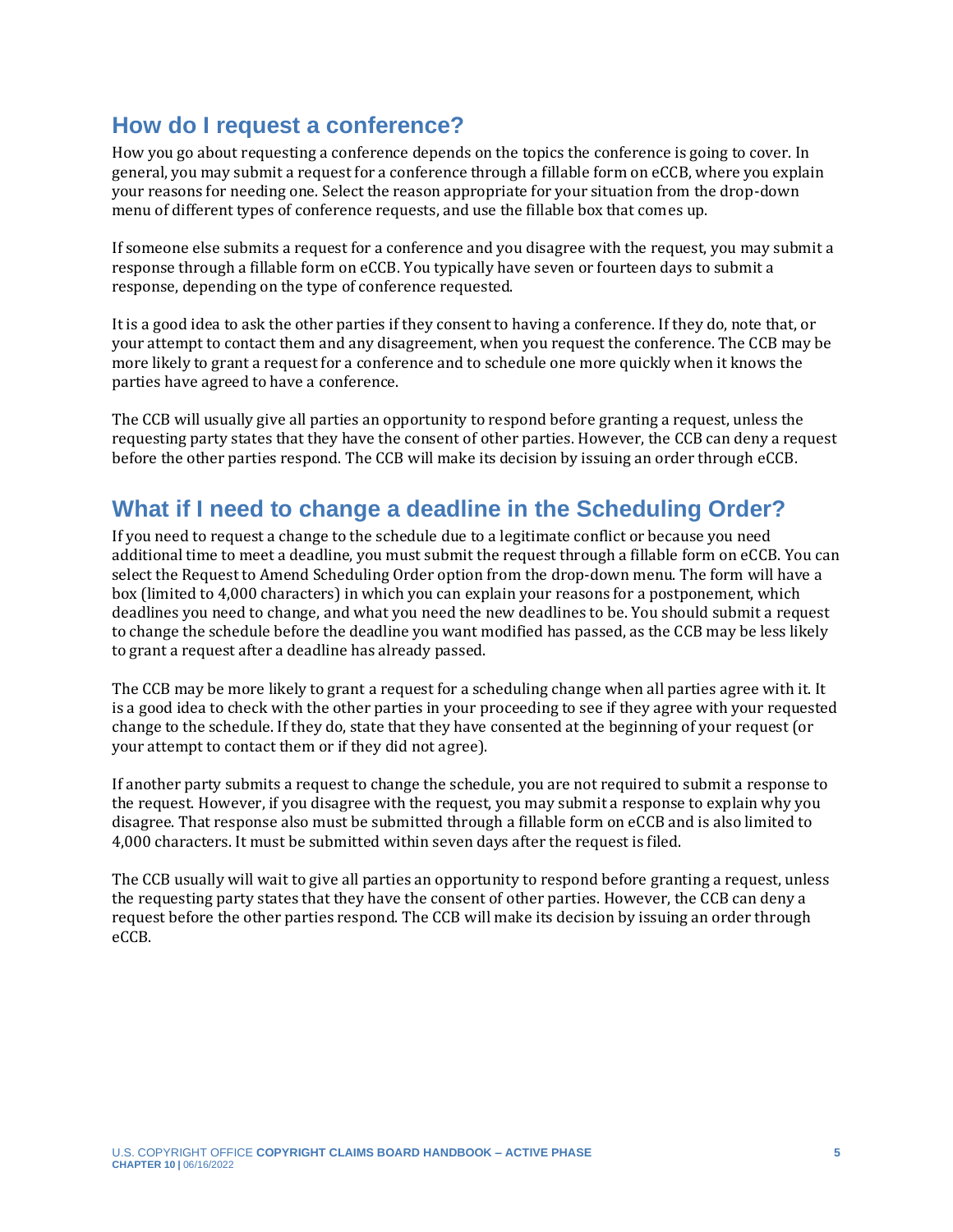### **How do I figure out what my deadline is?**

Many of the deadlines will be in the schedule. However, some deadlines are calculated from a **particular event**, like the filing of a request or an order from the CCB. Your deadline to respond will be provided through an eCCB notification and on your **[docket](#page-6-0)**. These deadlines follow some common rules, and most of them have a set response time of seven or fourteen days:

• Each type of request that parties in a CCB proceeding can make has a set response time.

<span id="page-5-0"></span>**Example:** If one party submits a request to change the schedule, then the other party has seven calendar days—not business days—to respond. That is the response time set by the regulations for responding to requests to change the schedule.

- To comply with a deadline, you must complete the filing on eCCB by 11:59 p.m. eastern time on the date in question.
- If the start date (the date the request is made by a party) for calculating the deadline for your response is on a weekend or federal holiday, then the clock won't begin to run until the next federal workday.

**Example:** If a party submits a request to change the schedule on Veterans Day (November 11), which happens to fall on a Friday that year, then the seven-day clock to respond won't begin running until the following Monday, November 14, and the response would be due by Monday, November 21.

• If a deadline would fall on a weekend or on a federal holiday, the deadline will be extended to the next federal workday.

**Example:** If a party submits a request to change the schedule (which has a seven-day response deadline) on the last Monday in August, the deadline for the other party to respond to the request would not be Labor Day, the first Monday in September. Instead, the deadline would the Tuesday after Labor Day—the following federal workday.

You can find a list of the federal holidays on the **[U.S. Office of Personnel Management \(OPM\) website.](https://www.opm.gov/policy-data-oversight/pay-leave/federal-holidays/)**

### **What rules do I need to know?**

The rules that govern CCB proceedings are in the **[CASE Act](https://copyright.gov/legislation/copyright-small-claims.pdf)** and the **[CCB regulations.](https://ccb.gov/rulemakings/)** The CCB isn't bound by the same rules that apply in federal court proceedings, such as the Federal Rules of Civil Procedure and the Federal Rules of Evidence, so you do not need to have familiarity with these rules to participate in CCB proceedings.